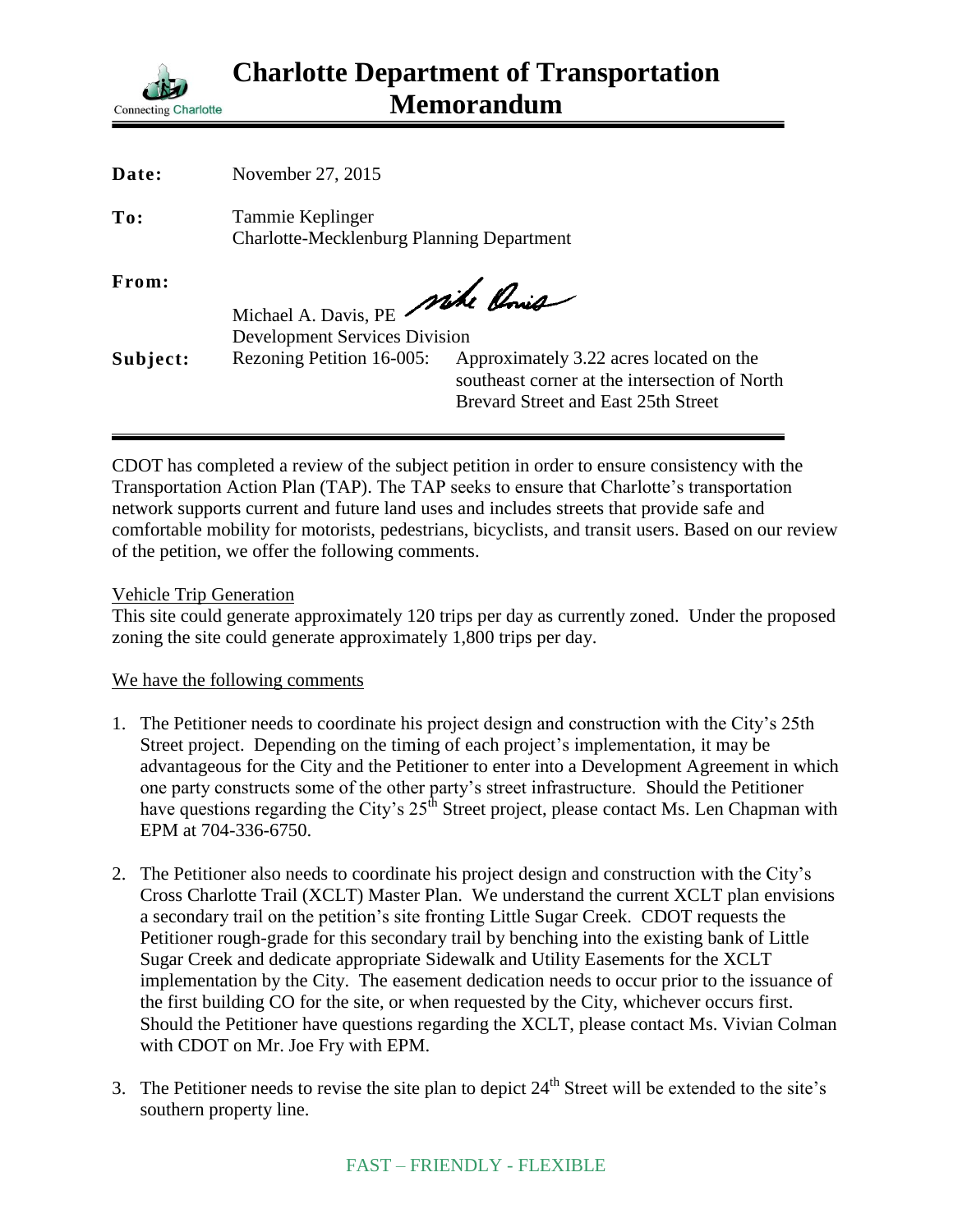Tammie Keplinger November 27, 2015 Page 2 of 3

- 4. The Petitioner needs to revise the site plan to depict one recessed accessible parking space along the site's N. Brevard Street frontage.
- 5. The Petitioner needs to revise the site plan to depict, dedicate and record Sidewalk Utility Easements along the site's N. Brevard,  $24<sup>th</sup>$  Street and  $25<sup>th</sup>$  Street frontages to accommodate the proposed 8' planting strip and 8' sidewalks. These easements need to be recorded prior to the site's first building CO is issued or requested by the City.
- 6. CDOT understands the street vertical profile grade of 25th St. will be increasing (i.e. raising) from Brevard St. to Little Sugar Creek, therefore it will be important the petitioner review and coordinate the site's finished floor elevations relative to the City's proposed 25th Street sidewalk and street elevations.

The following are requirements of the developer that must be satisfied prior to driveway permit approval. We recommend that the petitioner reflect these on the rezoning plan as-appropriate.

- 1. Adequate sight triangles must be reserved at the existing/proposed street entrance(s). Two 35' x 35' and two 10' x 70' sight triangles are required for the entrance(s) to meet requirements. All proposed trees, berms, walls, fences, and/or identification signs must not interfere with sight distance at the entrance(s). Such items should be identified on the site plan.
- 2. The proposed driveway connection to  $24<sup>th</sup>$  Street will require a driveway permit to be submitted to CDOT for review and approval. The exact driveway location and type/width of the driveway will be determined by CDOT during the driveway permit process. The locations of the driveway shown on the site plan are subject to change in order to align with driveway on the opposite side of the street and comply with City Driveway Regulations and the City Tree Ordinance.
- 3. All proposed commercial driveway connections to a future public street will require a driveway permit to be submitted to CDOT for review and approval.
- 4. Any fence or wall constructed along or adjacent to any sidewalk or street right-of-way requires a certificate issued by CDOT.
- 5. A Right-of-Way Encroachment Agreement is required for the installation of any nonstandard item(s) (irrigation systems, decorative concrete pavement, brick pavers, etc.) within a proposed/existing City maintained street right-of-way by a private individual, group, business, or homeowner's/business association. An encroachment agreement must be approved by CDOT prior to the construction/installation of the non-standard item(s). Contact CDOT for additional information concerning cost, submittal, and liability insurance coverage requirements.

If we can be of further assistance, please advise.

## R. Grochoske